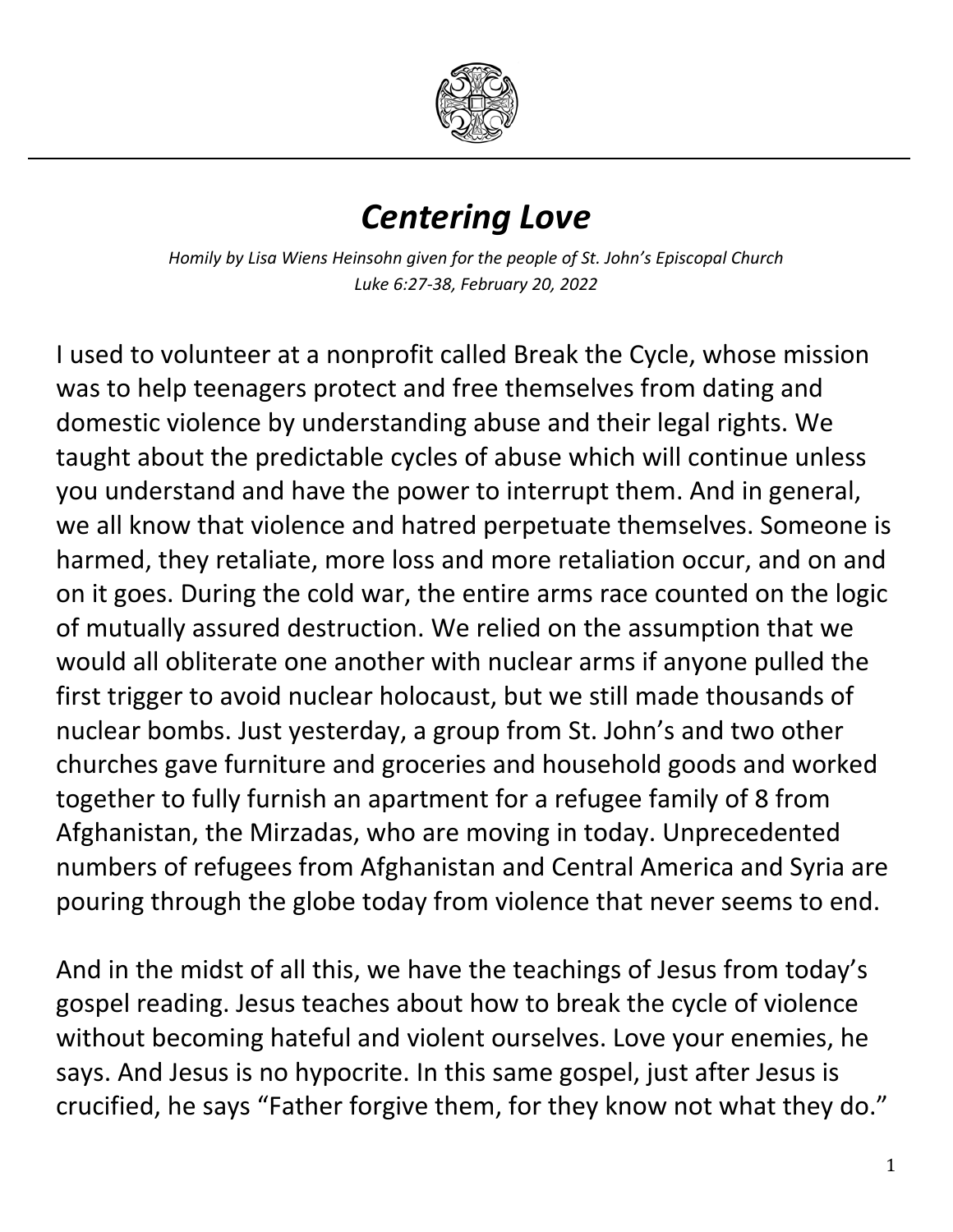But this teaching is so profoundly difficult, and also problematic. Surely we cannot allow evil free reign, to just passively accept abuse. It has been said that "the Christian ideal has not been tried and been found wanting; it has been found difficult and left untried."[1](#page-1-0)

There is a theologian named Walter Wink who spent years studying the military dictatorship of Pinochet in Chile, and then the apartheid regime in South Africa, seeking to understand how the evil of systems is created and perpetuated, and thus how it may be broken. Observing what was happening in South Africa, he came to believe that nonviolent resistance was the only thing that was actually working there. He was profoundly disturbed by the evil of the regimes in both places—so much so that he became physically ill, touring South and Central America and seeing what was being done to people—but he emerged on the other side in a place of hope, using these very scriptures as his foundation.

When Jesus says to turn the other cheek, Dr. Wink says, it is about forcing someone who has backhanded you—a demeaning move a superior would make to an interior, a master to a slave—to hit you palm or fist first, like an equal. When Jesus says to give your shirt to someone who takes your cloak, it's about exaggerating their exploitation so much that you stand naked before them, which shames them, not you. When in Matthew's version of this scripture Jesus says to walk the second mile with a soldier who only asks you to walk one, it is to get the soldier in trouble, for only one mile is legally allowed. All these strategies of nonviolent resistance use the abuse to force a moment of choice on the abuser. I've preached about this before—it's about extending what author Matt Linn calls "the two hands that heal"—one to say stop, and the other to say I see your humanity, and I invite better from you.

<span id="page-1-0"></span> <sup>1</sup> G.K. Chesterton, *What's Wrong with the World*, quoted in "Goodreads" website, accessed February 17, 2022 at [https://www.goodreads.com/quotes/13211-the-christian-ideal-has-not-been-tried-and-found](https://www.goodreads.com/quotes/13211-the-christian-ideal-has-not-been-tried-and-found-wanting)[wanting.](https://www.goodreads.com/quotes/13211-the-christian-ideal-has-not-been-tried-and-found-wanting)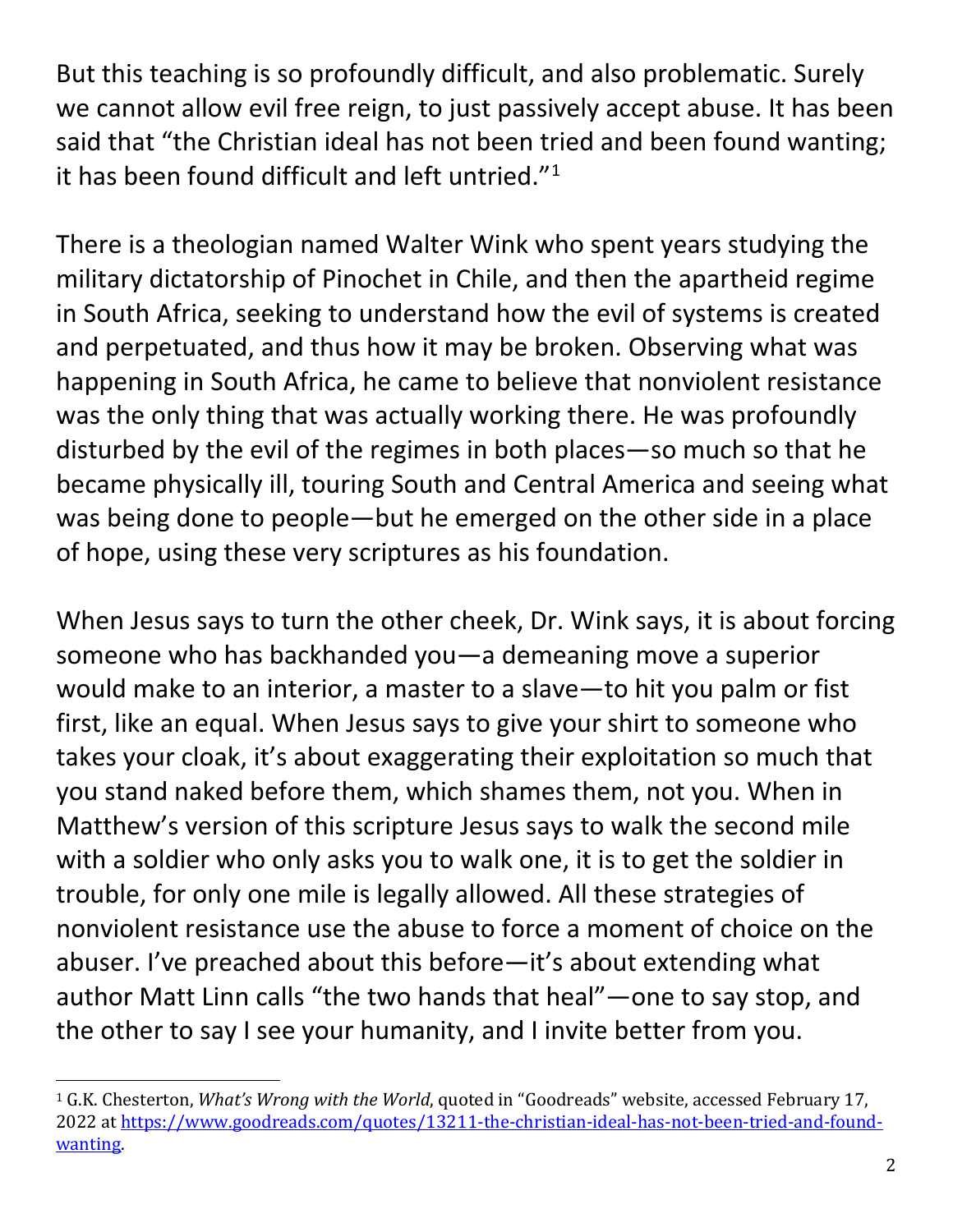But how do we get to the place where we can do even that? These tactics of nonviolent resistance have emerged from leaders like Martin Luther King and Gandhi who studied Jesus' teachings and used them to bring about great liberation for their people without using violence. But what about the love that is underneath these tactics? How do we get to that place?

I don't think we can start with the hardest things. We have to start with the little everyday enemies like your spouse who doesn't pay attention to your needs or your neighbor who never shovels your shared driveway. Once I was meeting with someone who was in a spiritual quandary, who was seeking pastoral care. This person felt stuck. To get unstuck they asked me to do something for them, but the request seemed inappropriate to me, and truthfully I felt a visceral gut reaction, just wanting to get away. But looking them in the face, I had this flash of awareness that their inner core, their truest self, was good. It wasn't that intellectually I thought, well they are a good person. It was that for some reason, in that moment, I could see beyond any doubt that they were made by God for goodness even if they weren't in a healthy place right then. That gave me the ability to invite goodness from them without shaming or demonizing them and also without saying yes to their request. I don't always remember the goodness in myself or others. But experiencing this was like riding a bike for the first time. My spiritual muscles remember how to do it.

You've perhaps heard something about chaos theory—that every created thing impacts every other created thing—that we are all interrelated. But just because we are all interrelated and impact one another doesn't mean we impact one another for good. We need not just to be in relationship, but in right relationship, with one another. That is what love is. The experience of sensing our profound interdependence, and then choosing to act in a way that contributes to the common good, is love.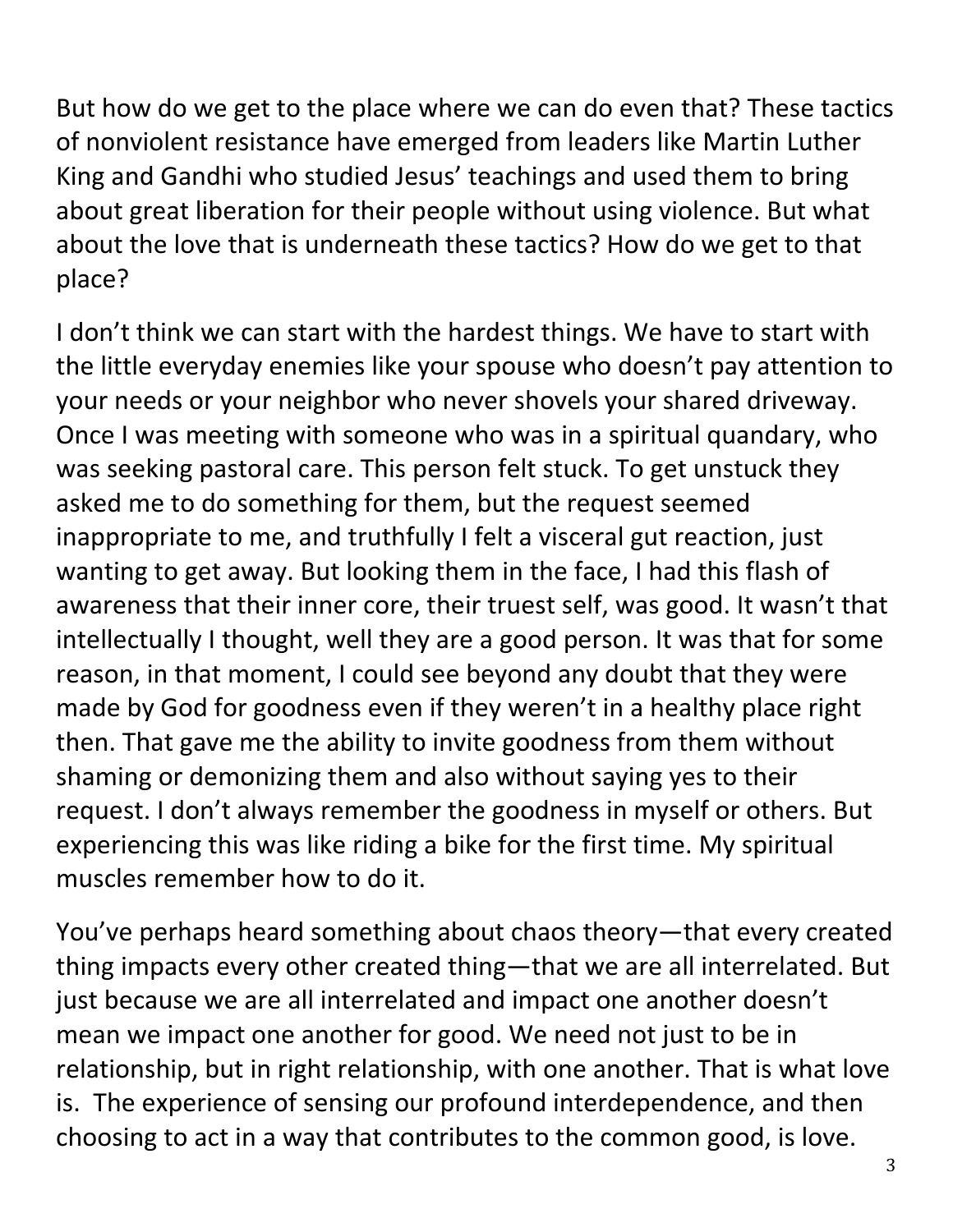In the visioning exercises we did at the annual meeting, I asked you what a flourishing St John's would look like to you, and what we would need to let go of and to embrace to get there. You will be hearing more over time about what you said. But among other things, three strong themes emerged. One was a yearning to connect more deeply with one another in small groups about our spiritual journeys. Another was a desire to focus on joy, the positive, the good news. And a third was a desire to really make a difference in this world—to choose a few things and go deep with them, rather than doing many things. When we choose to address systemic racism, to really do something about it. When we choose as people of faith to be good stewards of creation, to make a difference with climate change.

These three things might seem to conflict. Should we focus inward or outward? Should we fight injustice or focus on the positive? As usual, it's not either / or. In fact, the church has a unique vocation. We are not a political action committee or a secular social justice nonprofit. We have the charism and vocation of being a demonstration plot, a community practicing Jesus' third way. The writers of the New Testament, and theologian Walter Wink also, saw institutions themselves as having a kind of spiritual essence or soul, if you will. Call it corporate culture, call it the angel of the church that the author of Revelation talks about. The collection of us is greater than the sum of each one of us. This spiritual essence of St John's is I believe crystallizing and clarifying. It's about centering love. It's de-centering the illusion that we are primarily a collection of individuals coming for our personal spiritual needs, or competing for scarce resources, concerned primarily for ourselves and our family and our tribe. It's de-centering selfishness of every kind, including European culture and whiteness as normative. It's centering a commitment to the flourishing of all, by following Jesus' Way of Love together.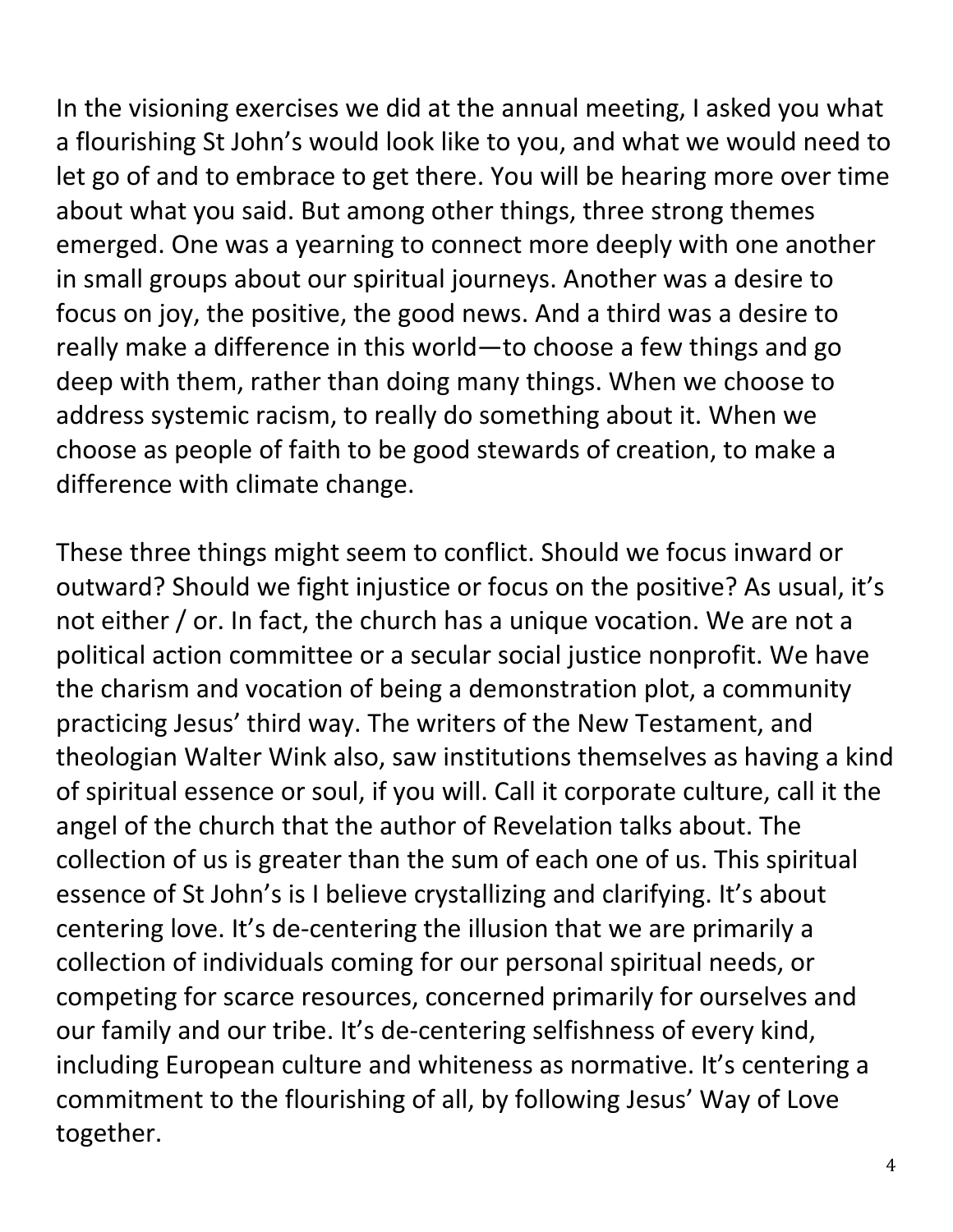In case you didn't know, St. John's has a really terrific small book group on Wednesdays at noon called Spirit Group. Right now they are reading a book called the *Journey of the Universe[2](#page-4-0)* which explains recent science that sees the universe not only as a place, but as a story. Get this: scientists have discovered that some galaxies, including the Milky Way, are generative because of their shape and the way energy moves through them. These galaxies have a constant rhythm of creating new stars even as old stars die. I don't even begin to understand this scientifically, but bear with me. There are other kinds of galaxies that are not generative, again because of how they are shaped and how energy moves through them; their stars die, and more stars are not being created. What is amazing is that they have discovered at least one instance of when you put a galaxy that is dying in close proximity to one that is generative, the dying galaxy revives and begins generating stars again.

The purpose of church is to be generative, to commit to the flourishing of all, to live in a different way, and like the galaxies I talked about, to get close to other individuals and institutions so that the love we experience here is contagious and catches on and spreads. If violence perpetuates itself, then let love do so more. If animosity and hatred are contagious, then let compassion and joy be even more so. Our purpose is to do all three things that you talked about in the visioning exercise: to form small groups centered in faith and spirituality in a way that changes us; to focus on the joy and positivity of our central message, which is Jesus' love, his third way; and through these things to participate in the ways God is already transforming our world.

(cont'd)

<span id="page-4-0"></span> <sup>2</sup> Brian Swimme and Mary Tucker, *Journey of the Universe* (Yale University Press, 2011) at 22-26.